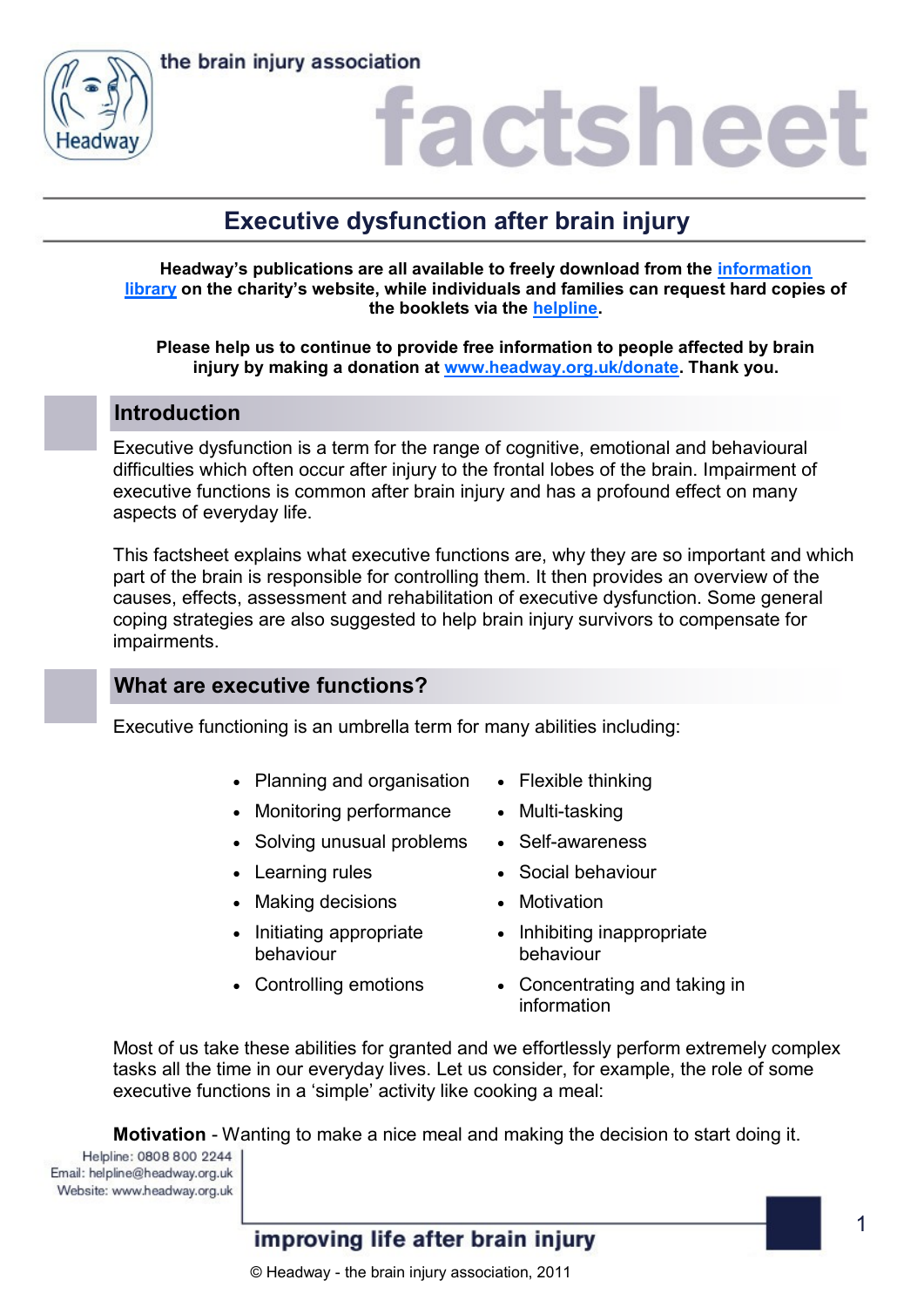

### factsheet

**Planning and organisation** - Getting all the ingredients and thinking about the right times to start them cooking so they will be ready at the same time.

**Monitoring performance** - Checking the food is cooking properly and the water isn't boiling over.

**Flexible thinking** - Lowering the heat if the food is cooking too quickly or leaving it longer if it is not cooked.

**Multi-tasking** – Washing the laundry and putting it out to dry, while still remembering to attend to the food at the right times.

These complex skills require advanced brain functions. The brain areas involved are described in the next section.

### **Which part of the brain controls executive functions?**

Executive functions are controlled by the frontal lobes of the brain. The frontal lobes are connected with many other brain areas and co-ordinate the activities of these other regions. They can be thought of as the conductor of the brain's orchestra. Injury to the frontal lobes is the most common cause of executive dysfunction. Occasionally, damage to other brain areas which are connected to the frontal lobes can also impair executive functions.

The frontal lobes cover a large part of the front of the brain, directly behind the forehead. The diagram below shows their location:

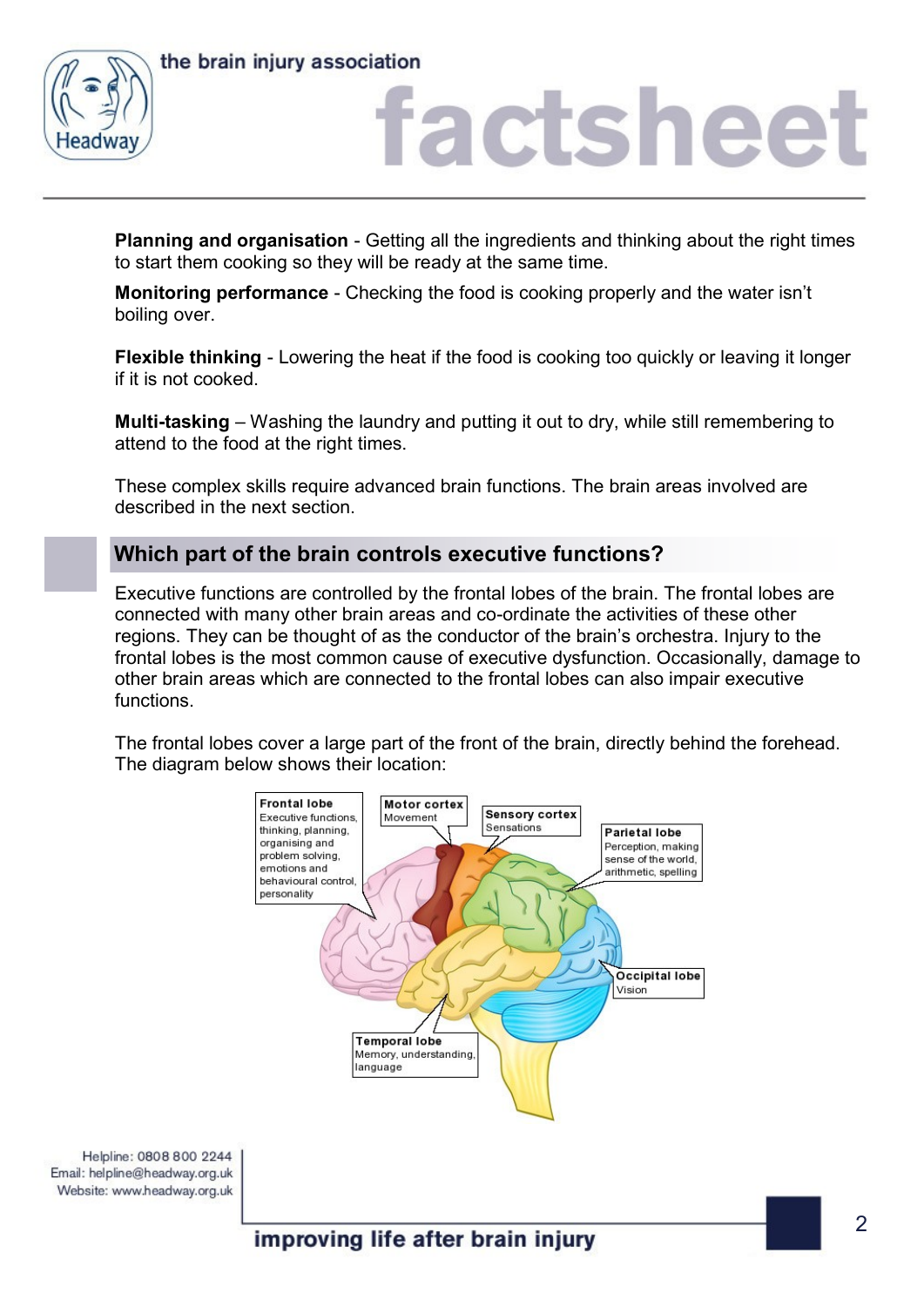

## factsheet

The frontal lobes can be damaged by any form of acquired brain injury, such as stroke, tumour, encephalitis and meningitis. They are particularly vulnerable to traumatic brain injury, due to their location at the front of the brain and their large size. Even a blow to the back of the head can cause frontal lobe injury because the brain is knocked back and forth in the skull and the frontal lobes bang against bony ridges above the eyes.

### **What is executive dysfunction?**

The importance of executive functions is shown by the difficulties caused when they don't work properly. Since the executive functions are involved in even the most routine activities, frontal lobe injuries can lead to deficits in cognitive (thinking) skills, personality and social behaviour. The most common effects of executive dysfunction are summarised in the table below:

| <b>Difficulties with</b><br>motivation and<br>organisation | • Loss of 'get up and go', which can be mistaken for laziness<br>• Problems with thinking ahead and carrying out the sequence of<br>steps needed to complete a task                                                                                    |
|------------------------------------------------------------|--------------------------------------------------------------------------------------------------------------------------------------------------------------------------------------------------------------------------------------------------------|
| <b>Rigid thinking</b>                                      | • Difficulty in evaluating the result of actions and reduced ability to<br>change behaviour or switch between tasks if needed                                                                                                                          |
| Poor problem<br>solving                                    | • Finding it hard to anticipate consequences<br>Decreased ability to make accurate judgements or find solutions<br>if things are going wrong                                                                                                           |
| <b>Impulsivity</b>                                         | • Acting too quickly and impulsively without fully thinking through<br>the consequences, for example, spending more money than can<br>be afforded                                                                                                      |
| <b>Mood</b><br>disturbances                                | • Difficulty in controlling emotions which may lead to outbursts of<br>emotion such as anger or crying<br>• Rapid mood changes may occur, for example, switching from<br>happiness to sadness for no apparent reason                                   |
| Difficulties in<br>social situations                       | Reduced ability to engage in social interactions<br>$\bullet$<br>Finding it hard to initiate, participate in, or pay attention to<br>conversations<br>• Poor judgement in social situations, which may lead to saying or<br>doing inappropriate things |
| <b>Memory/attention</b><br>problems                        | Finding it harder to concentrate<br>Difficulty with learning new information<br>$\bullet$<br>Decreased memory for past or current events, which may lead to<br>$\bullet$<br>disorientation                                                             |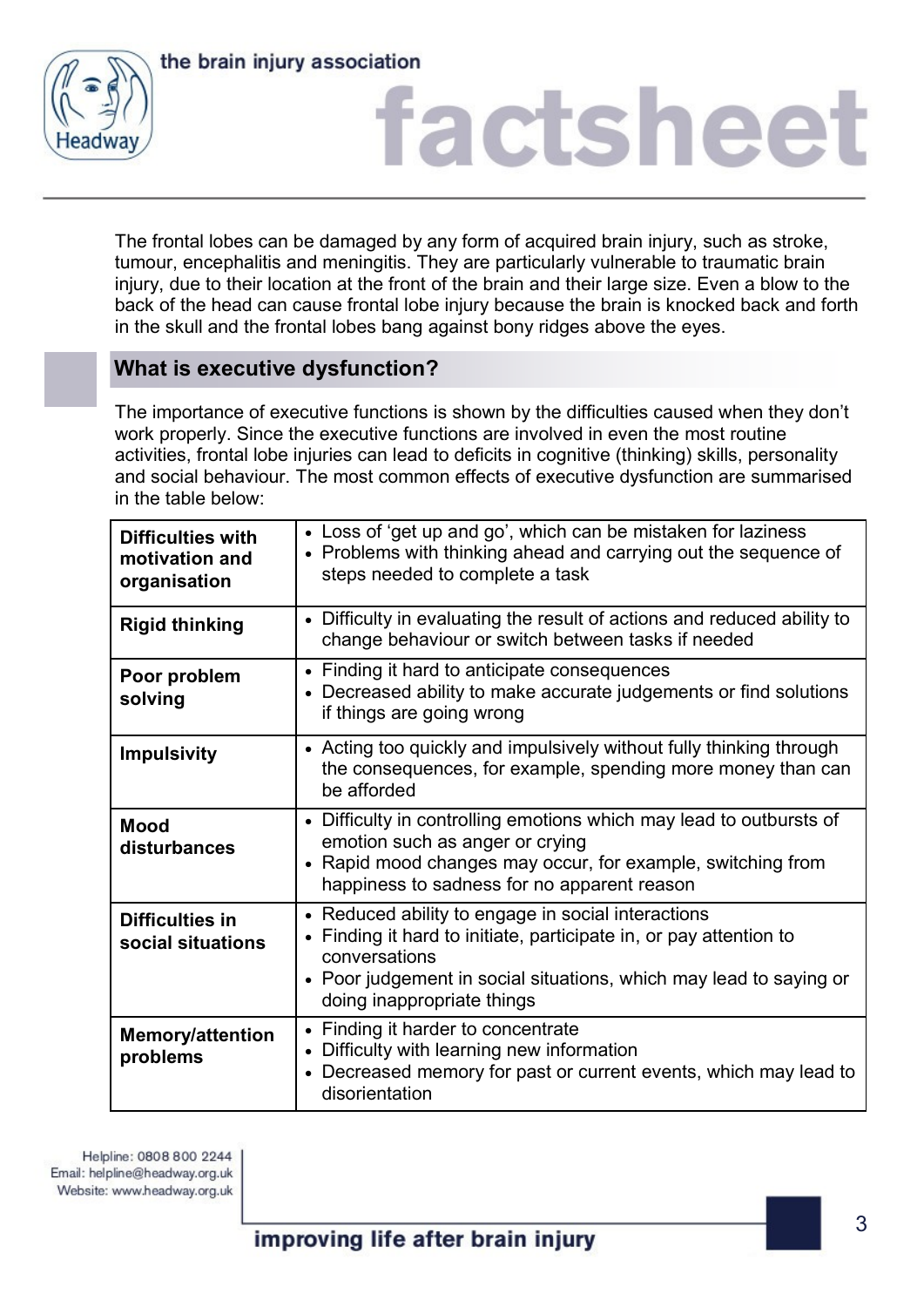



### factsheet

You may hear different names for these symptoms. They are commonly referred to as executive dysfunction but many people use the term 'dysexecutive syndrome' or simply 'frontal lobe problems'. They are sometimes referred to as a syndrome because several of the symptoms usually occur together.

It is important to remember that not everyone with executive dysfunction experiences all of these problems. The symptoms can range from subtle effects, which only close friends and family members may notice, to extreme and problematic behaviour.

### **The effects of executive dysfunction on day-to-day life**

It is often hard for people with frontal lobe injuries to explain the difficulties they are experiencing, often because they may be unaware that their behaviour is inappropriate. Their behaviour may appear to be very anti-social and can be misunderstood as depression, lack of motivation, selfishness, or aggression. Relationships with others may be negatively affected as a result.

Executive functioning problems may also have a significant emotional impact and can lead to feelings of frustration, exhaustion, embarrassment and isolation. It can also be very difficult to return to work due to problems with multi-tasking, organisation and motivation. An inability to prioritise and complete tasks also makes working life difficult.

It is important to be aware of the fact that these behaviours occur as a result of brain injury and are not intentional. Specialised input from rehabilitation specialists, such as neuropsychologists and occupational therapists, can help to compensate for the problems. The following sections of this factsheet provide an overview of assessment and rehabilitation, before providing some practical coping strategies.

### **Assessing executive dysfunction**

The initial assessment of executive functioning after brain injury will usually be carried out by a clinical neuropsychologist. The assessment provides detailed information about an individual's cognitive, emotional and behavioural deficits. The results can then assist in planning rehabilitation strategies to manage the problems.

During an assessment, the neuropsychologist will consider the following questions:

- What are the main problems for the individual and their family?
- How do the problems affect functioning in everyday life?
- What are the person's goals and can they go back to work/college/school?

Helpline: 0808 800 2244 Email: helpline@headway.org.uk Website: www.headway.org.uk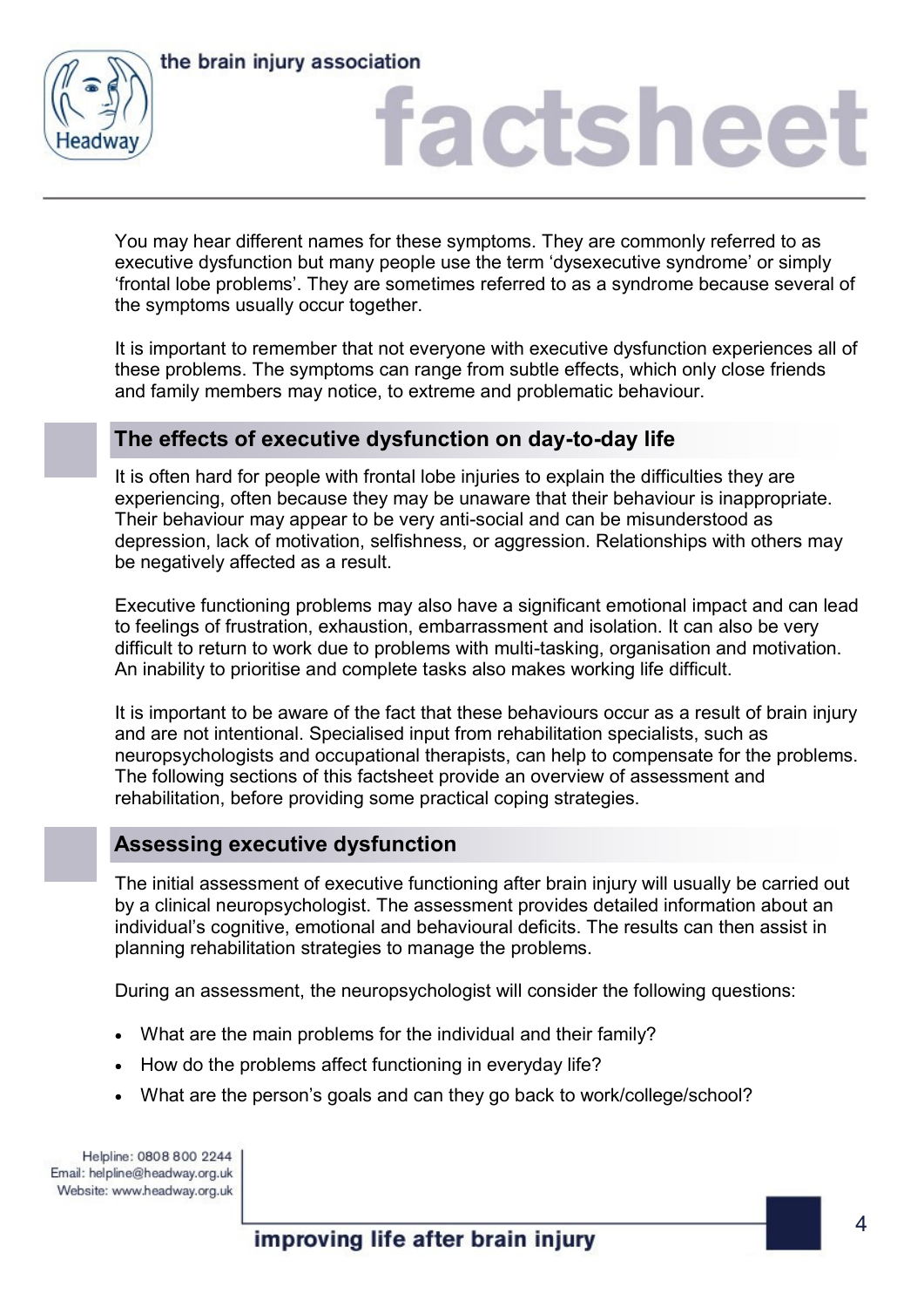

## factsheet

- To what extent are the executive deficits related to other problems in areas such as language, memory and perception?
- How do the person's abilities compare with others of the same age, background, gender and with injury to a similar area of the brain?
- How are the person with brain injury and their family coping?
- What kind of rehabilitation should be offered?

Neuropsychological assessments involve a range of different standardised tests, which are designed to measure different aspects of cognitive functioning. Some of these tests are in a questionnaire, puzzle or game format, while others take place in a real-world environment. It is very important that the tests are completed without prior knowledge or preparation in order for them to accurately reflect an individual's abilities. For that reason, no details of specific tests are included here.

It is important to remember that there are no passes or failures in the assessments. They simply provide an indication of areas that need help and rehabilitation, so there is no need for people to worry about their performance but simply to complete the tasks as best they can.

### **Rehabilitation of executive dysfunction**

Rehabilitation of executive dysfunction can be challenging and requires an individualised approach to treatment. The rehabilitation programme for each patient will depend on their goals, the nature of their difficulties, self-awareness, readiness to engage in treatment, level of social support and presence of other issues such as mood disturbances.

An important part of the rehabilitation process is educating the person about the effects of their injury. This can help increase the person's insight and understanding of what has happened. For that reason, reading this factsheet or other Headway information materials (such as Headway's factsheet *[Lack of insight after brain injury](https://www.headway.org.uk/media/4091/lack-of-insight-after-brain-injury-factsheet.pdf)*) may be helpful for both survivors and their family members.

If you feel that you or someone you know would benefit from rehabilitation then the first step is to ask a GP if a referral is available, preferably to a neuropsychologist initially. If there are no NHS referrals available then it may be possible to visit someone in private practice.

For more information on this subject see the Headway booklet *[Rehabilitation after brain](https://www.headway.org.uk/media/4001/rehabilitation-after-brain-injury-e-booklet.pdf)  [injury](https://www.headway.org.uk/media/4001/rehabilitation-after-brain-injury-e-booklet.pdf)*. Also, the Headway helpline can talk you through the referral process and signpost you to organisations that can help. Contact details are at the end of this factsheet.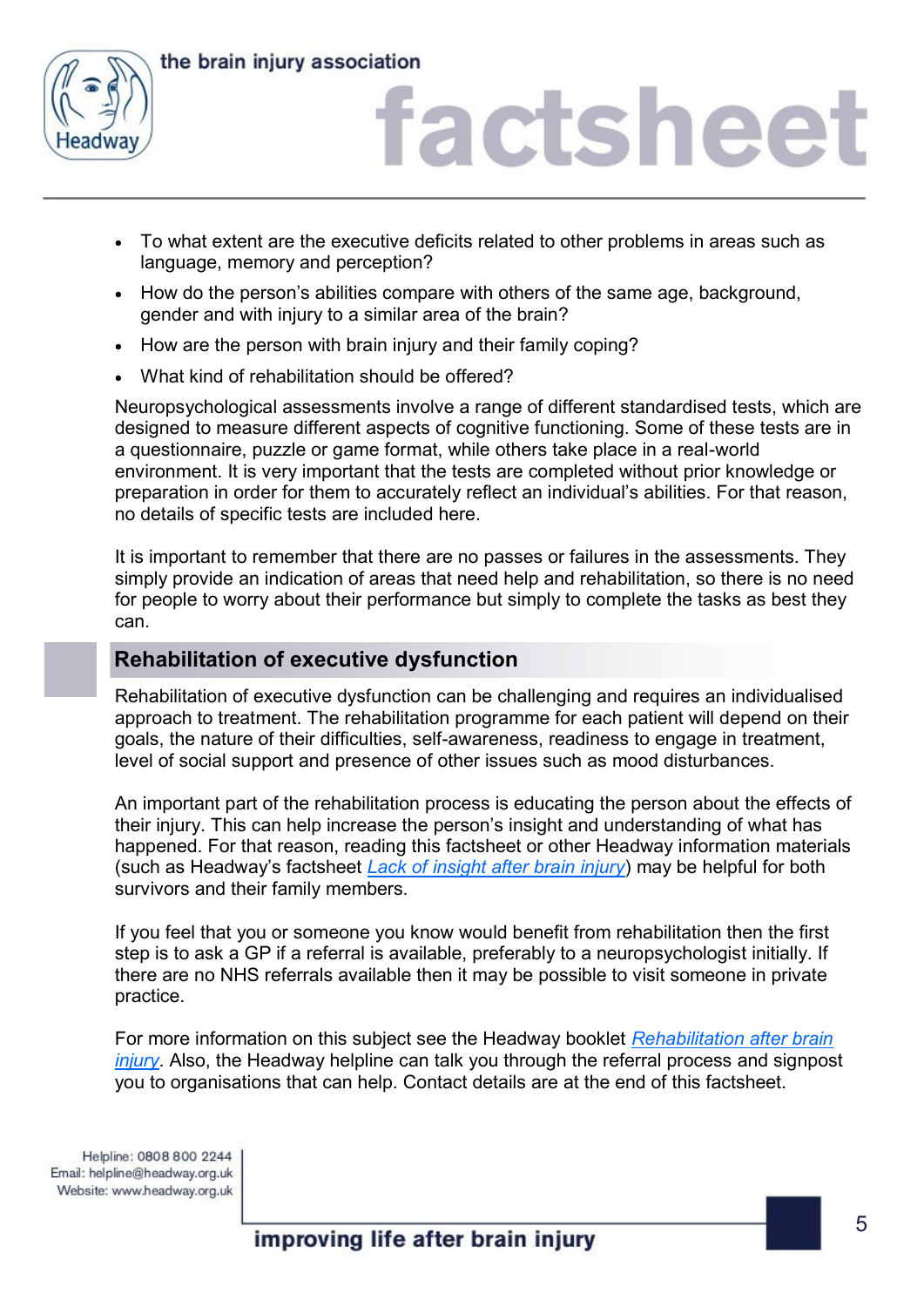

# factsheet

### **Coping strategies for brain injury survivors**

Because executive functions are such a vital part of our everyday lives, it is important to

find 'survival strategies' when problems arise. Here are a few suggestions of strategies that may help if you have difficulties yourself:

### **Planning**

- Allow yourself plenty of time to plan activities and record your plans, using as many aids as you find helpful (such as calendars, diaries, electronic timing devices, mobile phones and pagers).
- When planning your day, week, or a particular activity use a step-by-step approach, dividing the activity into manageable 'chunks'.
- Use checklists and tick off each part of the activity that you have accomplished. This will help you to stay on track.
- Mentally rehearse your plans.
- Discuss your plans for the day with others. They can help you to write down a step-bystep checklist of the different actions for that day.
- Similar strategies can be used for longer term planning, such as appointments you need to make. Discussing your plans with others will make you more likely to remember and the other person can remind you of things if necessary.
- Step-by-step checklists can be placed in key locations in the house in order to remind you of the different sequences to go through to do a task, such as preparing a meal.
- Prepare a weekly routine for tasks like shopping, washing and tidying the house. Knowing that, for example, Monday is shopping day, will make you more motivated to get the task done.
- Try to develop back up plans in advance, rather than when problems arise.

Many strategies for overcoming memory problems can also be helpful for difficulties with planning. See the Headway factsheet *[Coping with memory problems](https://www.headway.org.uk/media/2797/coping-with-memory-problems-practical-strategies-factsheet.pdf) – practical strategies* for more information.

### **Mood**

- If you feel unable to manage your emotions, it may help to talk to your doctor about this. They may be able to refer you to a form of therapy that will work for you, such as cognitive behavioural therapy (CBT).
- It may be helpful for others to make allowances for the difficulties you may experience in controlling your mood. When you feel very upset, it may be better for the other person to try to calm the situation in the short term and discuss it with you later.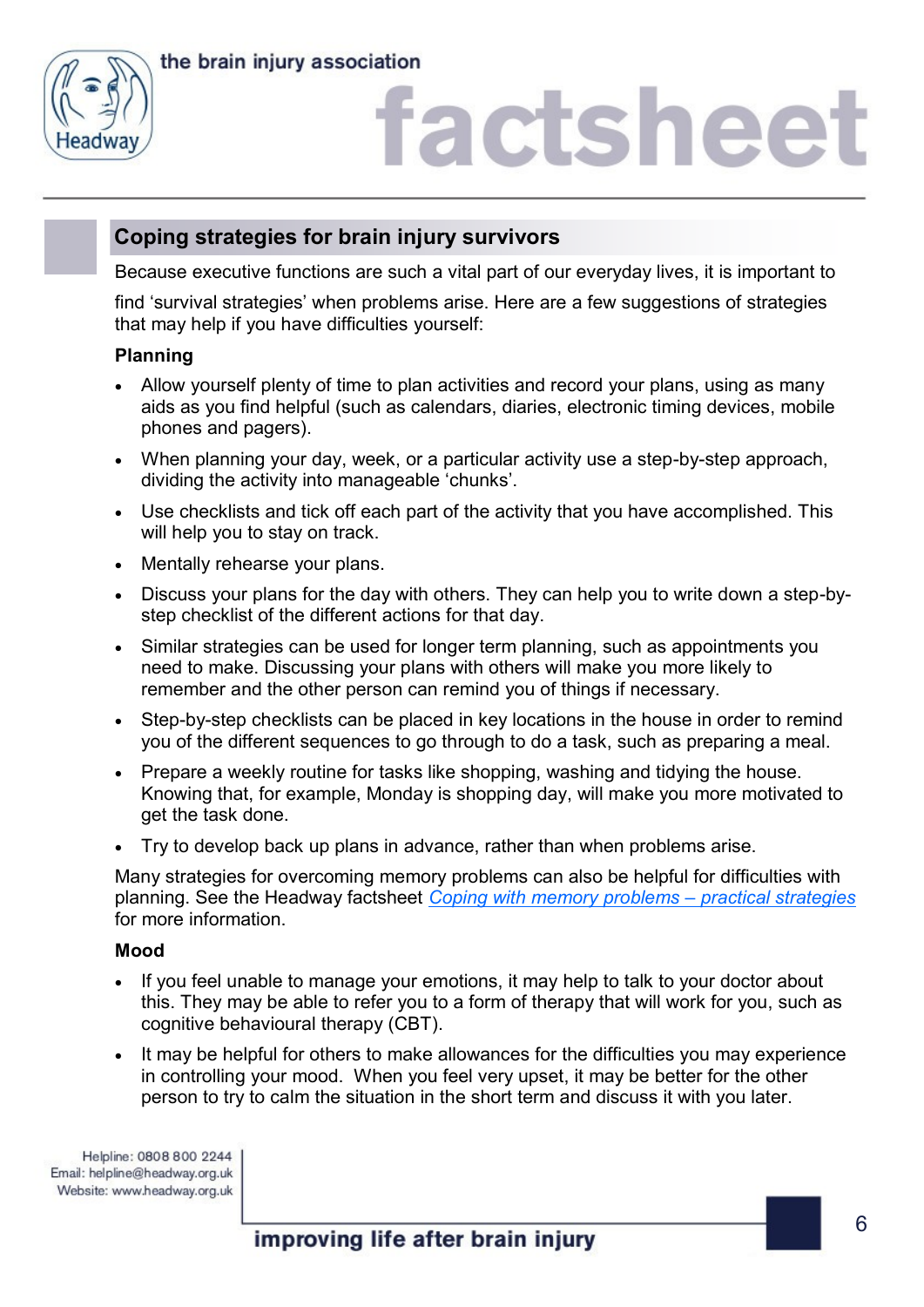

### factsheet

 Others may need to make allowances for changes in your behaviour and personality. It is important for them to remember that the changes are a result of the injury and not because you are being lazy, self-centred or difficult.

### **Social difficulties**

- Trusted friends or family members could help you by reminding you of what may be the most appropriate thing to do or say if you are struggling in social situations.
- It may help to mentally prepare for social situations and to think about any difficult situations that have occurred before in similar environments.

### **Executive dysfunction from a carer's point of view**

Caring for a person with executive deficits can be a full-time job and living with personality and behaviour changes in a relative or friend can be very distressing.

Problems that carers may experience include:

- Stress, anxiety or depression
- Increased responsibility
- Strained relationships
- Reduced communication with partner
- Restricted leisure/social life
- Reduced sexual and emotional intimacy with a partner
- Feeling tired and frustrated

It is important for family members, carers and friends to access support for their practical and emotional needs. Input from the rehabilitation team can help and some people find peer support groups for carers useful. Headway's Groups and Branches offer valuable support for both survivors and family members. It is also important to see a GP, who will be able to refer to local counselling and therapy services where they are available.

Headway's [relationship factsheets](https://www.headway.org.uk/about-brain-injury/individuals/information-library/) might also be helpful resources to provide information and guidance on managing relationships after brain injury.

For further information see the Headway booklet *[Caring for someone with a brain injury](https://www.headway.org.uk/media/3989/caring-for-someone-after-a-brain-injury-e-booklet.pdf)*. The helpline can also provide helpful information, support and refer to local Groups and Branches.